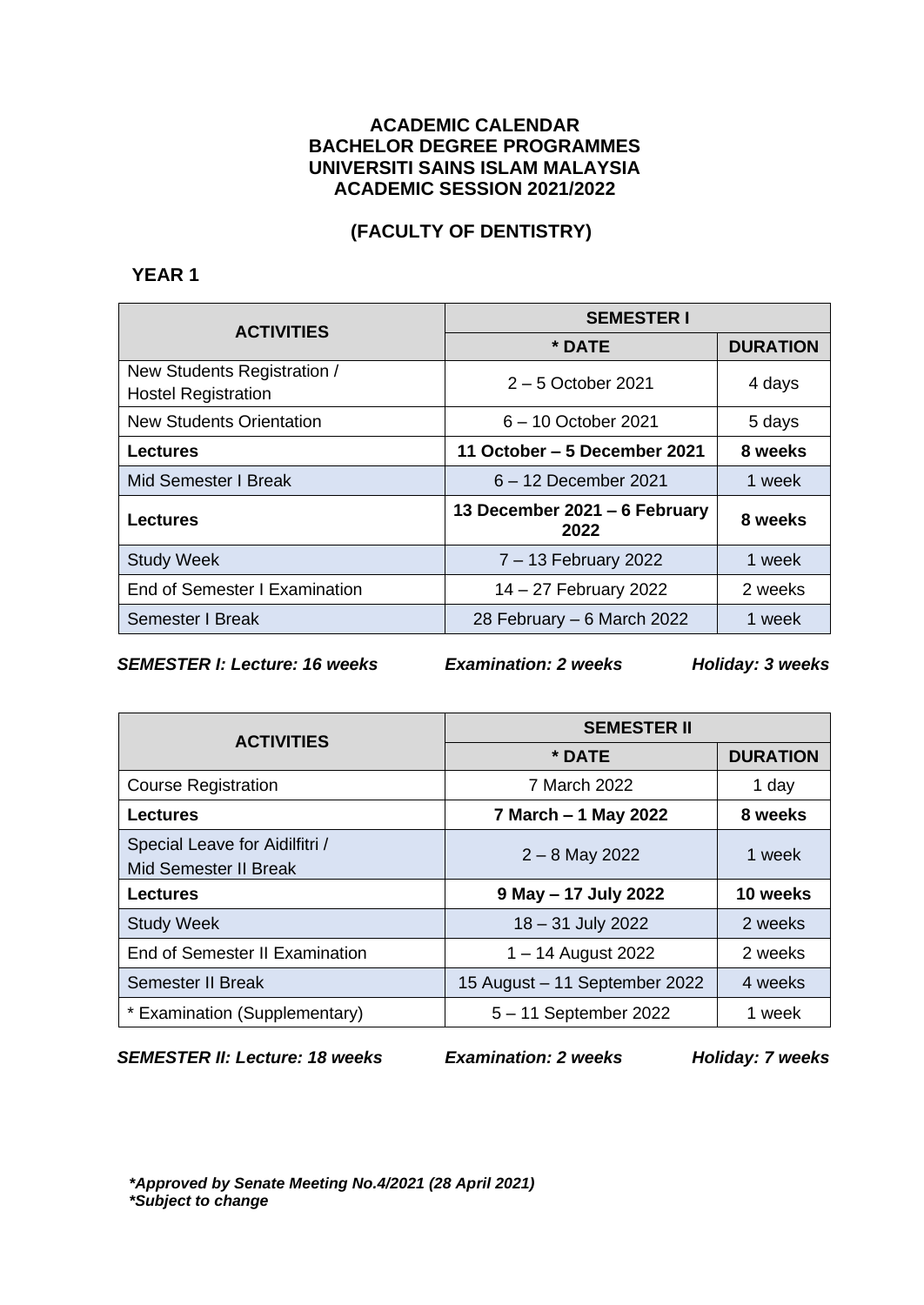### **ACADEMIC CALENDAR BACHELOR DEGREE PROGRAMMES UNIVERSITI SAINS ISLAM MALAYSIA ACADEMIC SESSION 2021/2022**

## **(FACULTY OF DENTISTRY)**

### **YEAR 2**

| <b>ACTIVITIES</b>             | <b>SEMESTER I</b>                     |                 |
|-------------------------------|---------------------------------------|-----------------|
|                               | * DATE                                | <b>DURATION</b> |
| <b>Course Registration</b>    | 11 October 2021                       | 1 day           |
| <b>Lectures</b>               | 11 October - 5 December 2021          | 8 weeks         |
| Mid Semester I Break          | 6 - 12 December 2021                  | 1 week          |
| <b>Lectures</b>               | 13 December 2021 - 6 February<br>2022 | 8 weeks         |
| <b>Study Week</b>             | 7 – 13 February 2022                  | 1 week          |
| End of Semester I Examination | 14 - 27 February 2022                 | 2 weeks         |
| Semester I Break              | 28 February - 6 March 2022            | 1 week          |

*SEMESTER I: Lecture: 16 weeks Examination: 2 weeks Holiday: 3 weeks*

| <b>ACTIVITIES</b>                                              | <b>SEMESTER II</b>            |                 |
|----------------------------------------------------------------|-------------------------------|-----------------|
|                                                                | * DATE                        | <b>DURATION</b> |
| <b>Course Registration</b>                                     | 7 March 2022                  | 1 day           |
| <b>Lectures</b>                                                | 7 March - 1 May 2022          | 8 weeks         |
| Special Leave for Aidilfitri /<br><b>Mid Semester II Break</b> | $2 - 8$ May 2022              | 1 week          |
| <b>Lectures</b>                                                | 9 May - 17 July 2022          | 10 weeks        |
| <b>Study Week</b>                                              | 18 - 31 July 2022             | 2 weeks         |
| End of Semester II Examination                                 | 1 – 14 August 2022            | 2 weeks         |
| <b>Semester II Break</b>                                       | 15 August - 11 September 2022 | 4 weeks         |
| Examination (Supplementary)                                    | 5 - 11 September 2022         | 1 week          |

*SEMESTER II: Lecture: 18 weeks Examination: 2 weeks Holiday: 7 weeks*